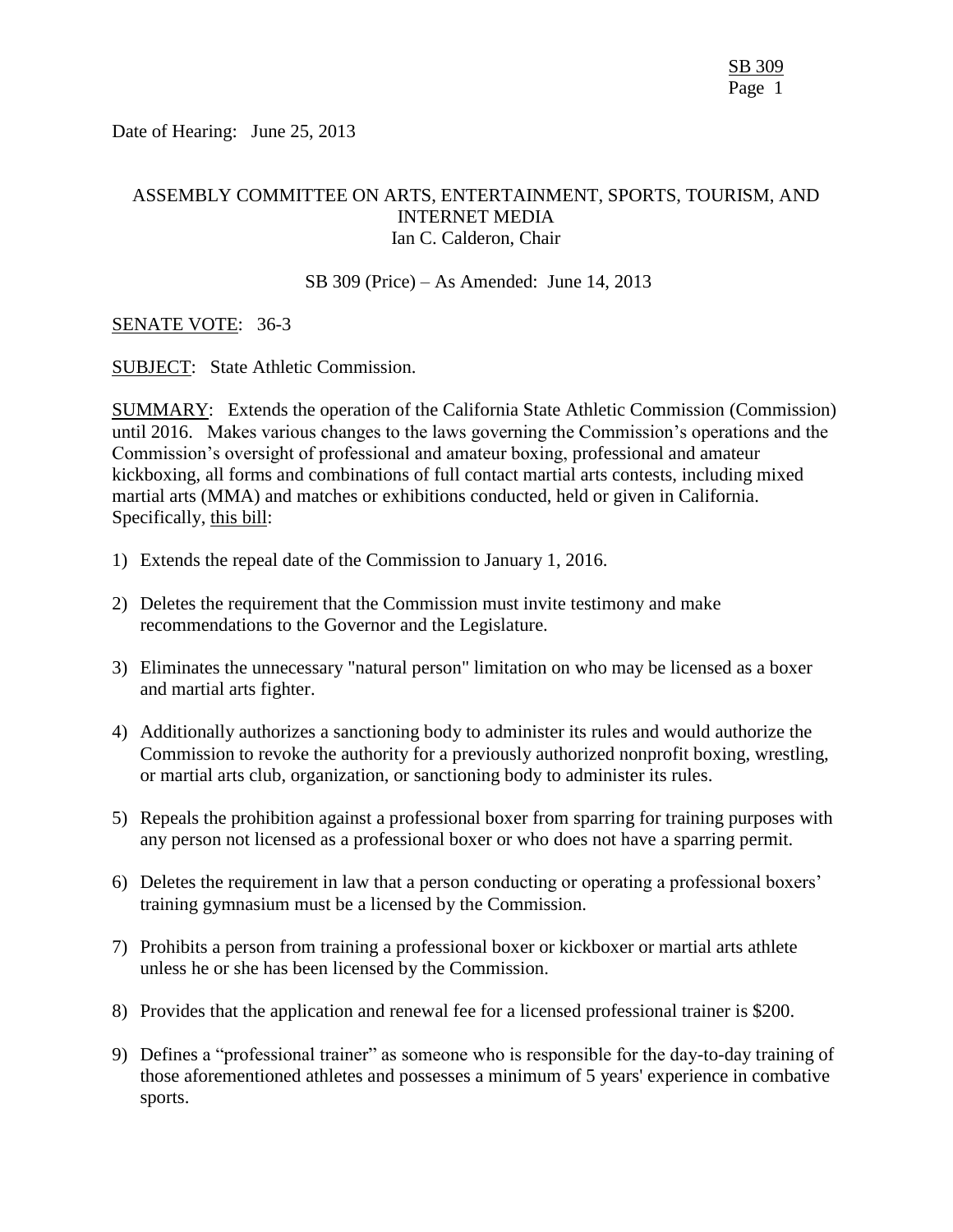- 10) Declares that only licensed professional trainers may make a recommendation to the Commission on whether a contestant is prepared for his or her first amateur mixed martial arts (MMA) bout or to turn professional in boxing, kickboxing, or MMA.
- 11) Requires a professional trainer to be present in the corner of the contestant unless otherwise authorized by the Commission or the Executive Officer (EO).
- 12) The bill would make the failure of a licensed professional trainer to report an injury or knockout of a licensed boxer or fighter, one of the grounds for the suspension or revocation of his or her license, as specified.
- 13) Provides that the administrative costs associated with managing and distributing the State Athletic Commission Neurological Examination Account (Account) shall be limited to no more than 20% of the prior year's contributions.
- 14) Authorizes the commission, in its discretion, to use moneys from the Account, to fund special neurological examinations and new diagnostic imaging and testing to be used in relation to those required examinations.
- 15) Prohibits a referee or physician and surgeon from being assigned to a boxing contest if he or she has not completed, within the preceding 6 months, a clinic offered by a provider approved by the commission, as specified. Authorizes a clinic provider to charge a referee or physician and surgeon participating in a clinic a reasonable fee.
- 16) Requires the Commission to charge a \$20 fee to issue Federal identification cards (IDs) and would further require those cards to be reissued once every 4 years.
- 17) Changes the required timeline from five working days to 72 hours for every person who conducts a contest or wrestling exhibition for which admission is charged and received to provide the Commission with proper accounting and payment.
- 18) Raises the minimum fee collected by the Commission for an amateur event or contest from \$500 to \$1,000. Clarifies that the minimum fee collected by the Commission for a professional event is \$1,250.
- 19) Raises the maximum broadcasting fee collected by the Commission from \$25,000 to \$35,000.
- 20) Limits the administrative costs associated with investing, managing and distributing the Boxers' Pension Fund (Pension Fund) to 2% of the corpus of the fund.

# EXISTING LAW:

1) The Muhammad Ali Boxing Reform Act (Federal Boxing Act) prohibits events from taking place in a state without a regulatory commission unless the fight is regulated by either another state's commission or on sovereign tribal land. (Title 15 United States Code Section 6303)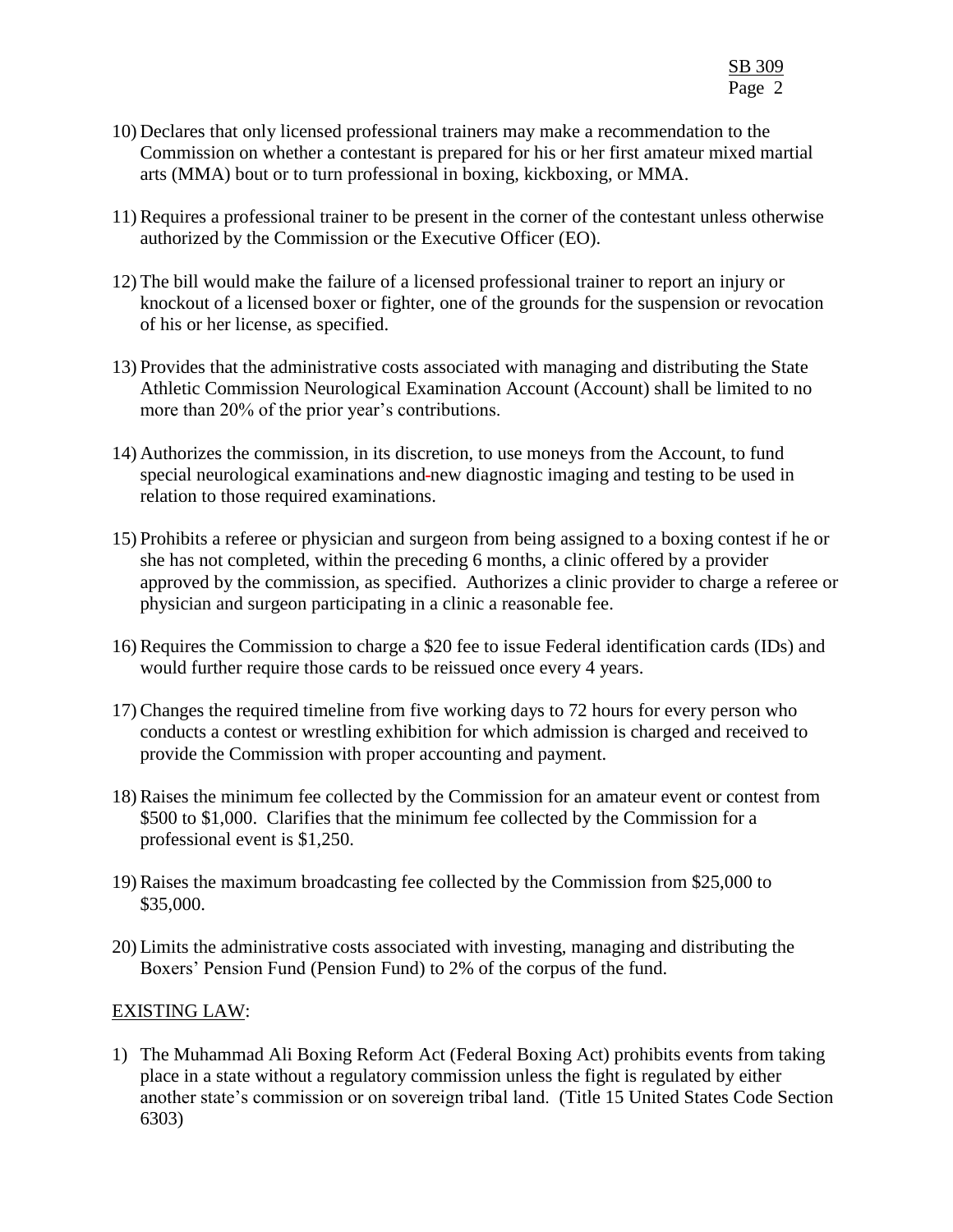- 2) The Boxing Act, or State Athletic Commission Act (State Act), provides for the licensing and regulation of boxers, kickboxers, martial arts athletes and events held in California by the Commission within the Department of Consumer Affairs (DCA) and makes the Commission inoperative and repealed on January 1, 2014. [Business and Professions Code (BPC) Section 18602.]
- 3) Provides that the Commission is comprised of seven members, five members appointed by the Governor and subject to confirmation by the California State Senate Committee on Rules confirmation, one member appointed by the California State Senate Committee on Rules and one member appointed by the California Speaker of the Assembly. Specifies that efforts should be made to ensure at least four members have experience in either medicine as a licensed physician or surgeon specializing in neurology, neurosurgery, head trauma or sports medicine, financial management, public safety, and the sports regulated by the Commission. (BPC Section 18602.)
- 4) Provides that protection of the public shall be the highest priority for the Commission in exercising its licensing, regulatory, and disciplinary functions, and whenever the protection of the public is inconsistent with other interests sought to be promoted, the protection of the public shall be paramount. (BPC Section 18602.1.)
- 5) Provides that the Commission shall invite testimony from boxing stakeholders to identify actions that may lead to greater opportunities for its licensees to participate in major professional championship boxing contests in the State of California and provide a report based thereon to the Legislature. [BPC Section 18640.5(c).]
- 6) Provides that the Commission may license professional and amateur boxers, professional and amateur martial arts fighters, and booking agents, managers of professional boxers and professional martial arts fighters, trainers, chief seconds, and seconds of each and that only a natural person may be licensed as a boxer and martial arts fighter. (BPC Section 18642.)
- 7) Provides that the Commission may authorize a nonprofit boxing, wrestling, or martial arts club or organization, upon approval of its bylaws, to administer its rules for amateur boxing, wrestling, and full contact martial arts contests. Requires the Commission to review the performance of any such club or organization annually. Requires the Commission to review compliance with requirements for amateur contests to be preceded by a physical examination of every contestant, that a physician is in attendance at the contest and that the organization has a medical insurance program covering all contestants. Requires an organization to provide written financial reports of receipts and disbursements within 90 days of an amateur event. Authorizes the Commission to have representatives present as are necessary to obtain compliance with the requirements for amateur events. Authorizes the Commission to require any additional notices and reports from an organization it deems necessary. (BPC Section 18646.)
- 8) Prohibits a professional boxer from sparring for training purposes with any person not licensed as a professional boxer or who does not have a sparring permit. (BPC Section 18643.)
- 9) Provides that no person shall conduct or operate a professional boxers' training gymnasium unless he or she has a license issued by the Commission under this chapter. Defines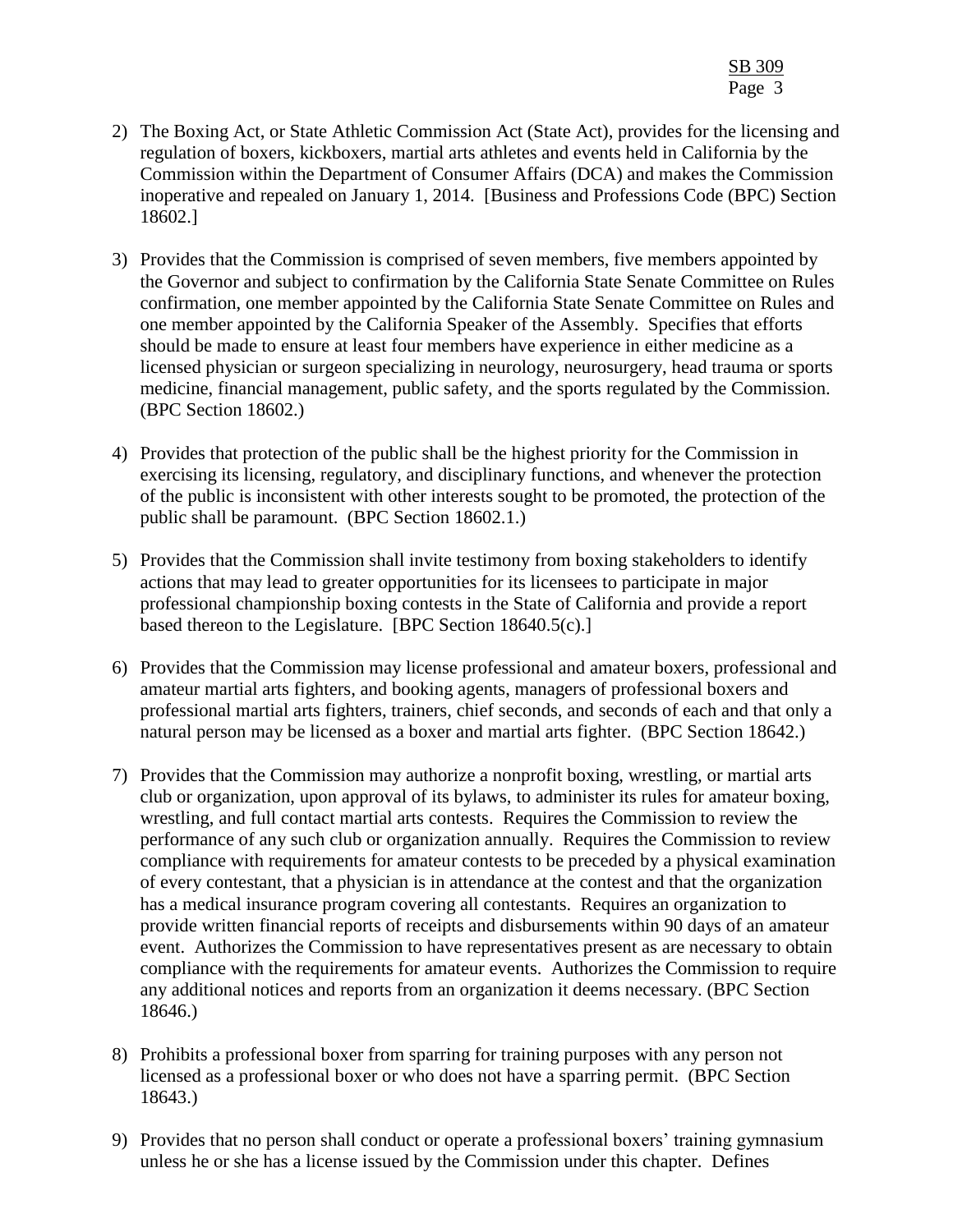"professional boxers' training gymnasium" as a gymnasium, the principal business of which is the providing of training facilities for professional boxers, and in which a fee is charged to professional boxers for the use of the gymnasium facilities or a fee is charged to persons who view the training of professional boxers. Provides that failure of a licensed training gymnasium owner or operator, fighter, boxer, trainer, second, or manager to report to the Commission an injury or knockout of a licensed boxer or fighter or the holder of a sparring permit shall be grounds for the suspension of their license. (BPC Sections 18653 and 18654.)

- 10) Establishes the application and renewal fee for a professional boxers' training gymnasium at \$200. (BPC Section 18817.)
- 11) Requires athletes to undergo a physical examination by a physician prior to a contest and requires a physician to certify in writing the contestant's physical condition to engage in the contest or match. Requires the physician to determine whether the contestant may have any knowledge, manifestations, symptoms, or prior history of a physical condition that may affect the contestant's ability to perform or present a potential threat to the contestant's health as a result of competing in the contest or match. Requires a contestant to complete a questionnaire on which he or she discloses any conditions of which the contestant is aware, including pregnancy. States if any specified condition is disclosed, the physician shall not allow the contestant to compete unless the physician or the contestant's personal physician, who is licensed to practice medicine in the United States, has conducted a physical examination and determined that the specific condition does not affect the contestant's ability to perform or present a potential threat to the contestant's health as a result of competing in the contest or match. (BPC Section 18706.)
- 12) Provides that the Commission shall require, as a condition of licensure and as a part of the application process, each applicant for a license as a professional athlete or contestant licensed by the Commission to undergo an examination by a licensed physician and surgeon who specializes in neurology and neurosurgery. Provides that the cost of the examinations shall be paid from assessments on any one or more of the following: promoters of professional matches, managers, and professional athletes or other contestants licensed under this chapter. Provides that the rate and manner of assessment shall be set by the Commission, and may cover all costs associated with the examinations. (BPC Section 18711.)
- 13) Requires applicants for a license or renewal of a license as a professional boxer or professional martial arts fighter to undergo blood tests to detect the presence of antibodies both to the human immunodeficiency virus (HIV) and to hepatitis C virus (HCV) and to detect the presence of the antigen of hepatitis B virus (HBV) within 30 days prior to the date of the application. Requires the results of all three tests to be negative. (BPC Section 18712.)
- 14) Provides that no referee or physician shall be assigned to a boxing contest who has not participated in a clinic sponsored by the Commission in accordance with this section in the preceding six months. Specifies that clinics shall include, among other things, the subjects of the rules of the Commission, the recognition and diagnosis of serious or life-threatening, boxing-related and neurological injuries and disorders, and refereeing a bout. Authorizes the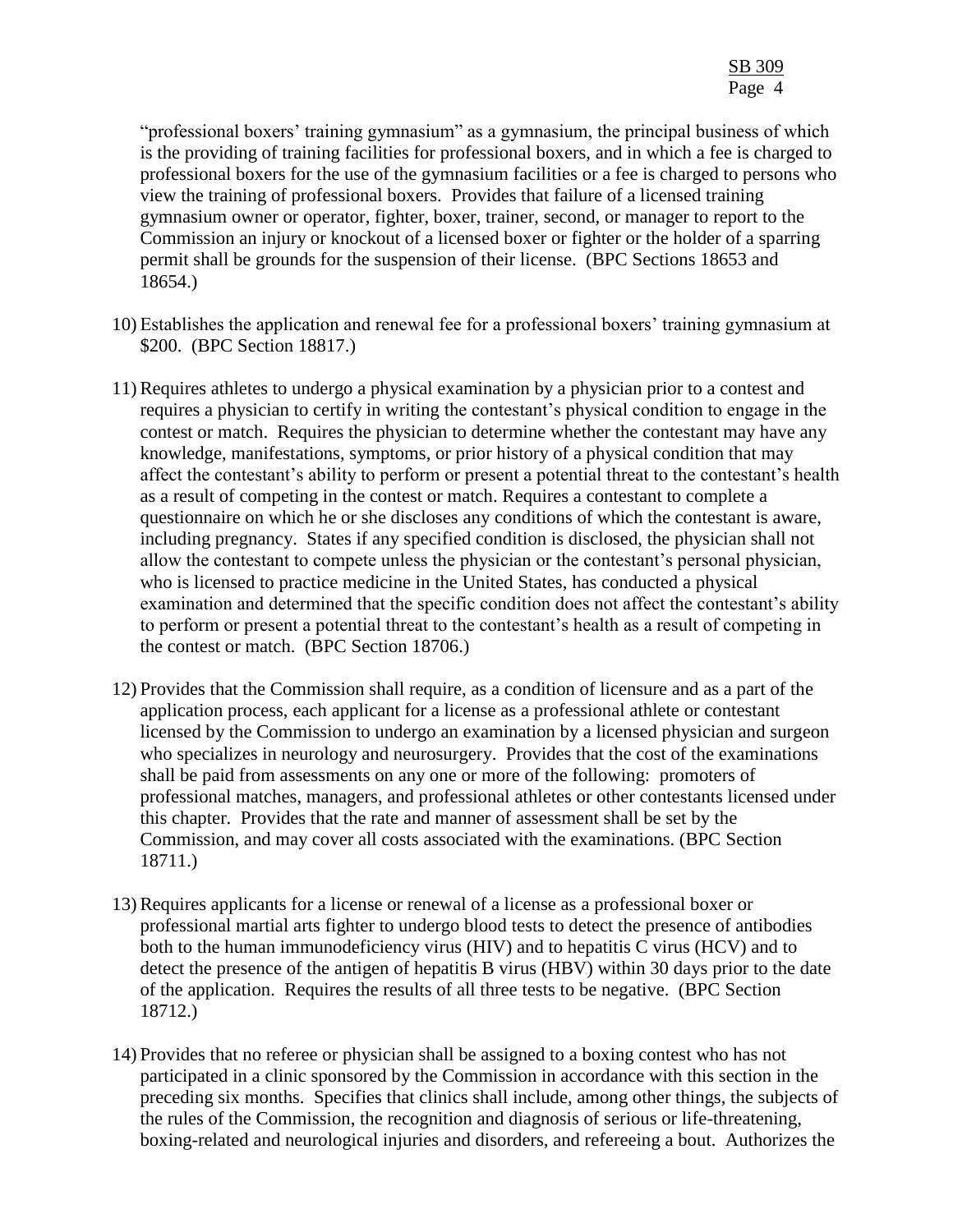Commission to pay any necessary and authorized travel expenses of referees and physicians who attend such clinics. (BPC Section 18731.)

- 15) Establishes a five working day timeline for every person who conducts a contest or wrestling exhibition for which admission is charged and received to provide the Commission with proper accounting and payment. [BPC Section 18824(a).]
- 16) Establishes a fee of five percent, of the amount paid for admission to the contest or wrestling exhibition, not to exceed the amount of \$100,000 to be paid to the Commission by every person who conducts a contest or wrestling exhibition for which admission is charged and received. Requires the Commission to provide a report to the Legislature on the fiscal impact of the \$100,000 limit on fees collected by the Commission for admissions revenues. States that if the fee for any one boxing contest exceeds \$70,000, the amount in excess of \$70,000 shall be paid one-half to the Commission and one-half to the Pension Fund. Establishes a fee of up to 5% for the sale, lease, or other exploitation of broadcasting or television rights thereof to be paid to the Commission by every person who conducts a contest or wrestling exhibition. Specifies that the minimum fee shall be \$1,000 or and maximum shall be \$25,000. (BPC Section 18824.)
- 17) Provides that an inspector or other representative of the Commission duly authorized by the Executive Officer shall be admitted to the box office, and is authorized to assist in the counting of tickets and in the computation of the tax due thereon, and to take any other action necessary. Requires the inspector or other Commission representative to immediately mail the official statement of gross receipts received by him or her from the promoter to the Commission. (BPC Section 18825.)
- 18) Makes various findings and declarations about the importance of providing a pension to professional boxers and establishes a Pension Fund financed by an assessment on tickets, contribution by boxers, managers, promoters or a combination thereof. (BPC Sections 18880 and 18881.)
- 19) Establishes requirements for promoters to pay into the Pension Fund. Specifies that all contributions to finance the Pension Fund shall be deposited in the State Treasury and credited to the Pension Fund, all moneys in which are continuously appropriated for the purposes of administering the Pension Fund. States that the Pension Fund is a retirement fund and provides that no more than 20% of the annual contribution in the previous two years shall be used for administrative costs associated with investing, managing and distributing the Pension Fund. (BPC Section 18882.)

# FISCAL EFFECT: Unknown

# COMMENTS:

1) Author's Statement and Support:

This bill is one of six "sunset bills" the author is sponsoring this session as Chair of the Senate Business and Professions Committee. According to the author, this bill is necessary to extend the sunset date of the Commission in order to continue the regulation of boxing, kickboxing and MMA in California. The continued regulation will help to ensure that the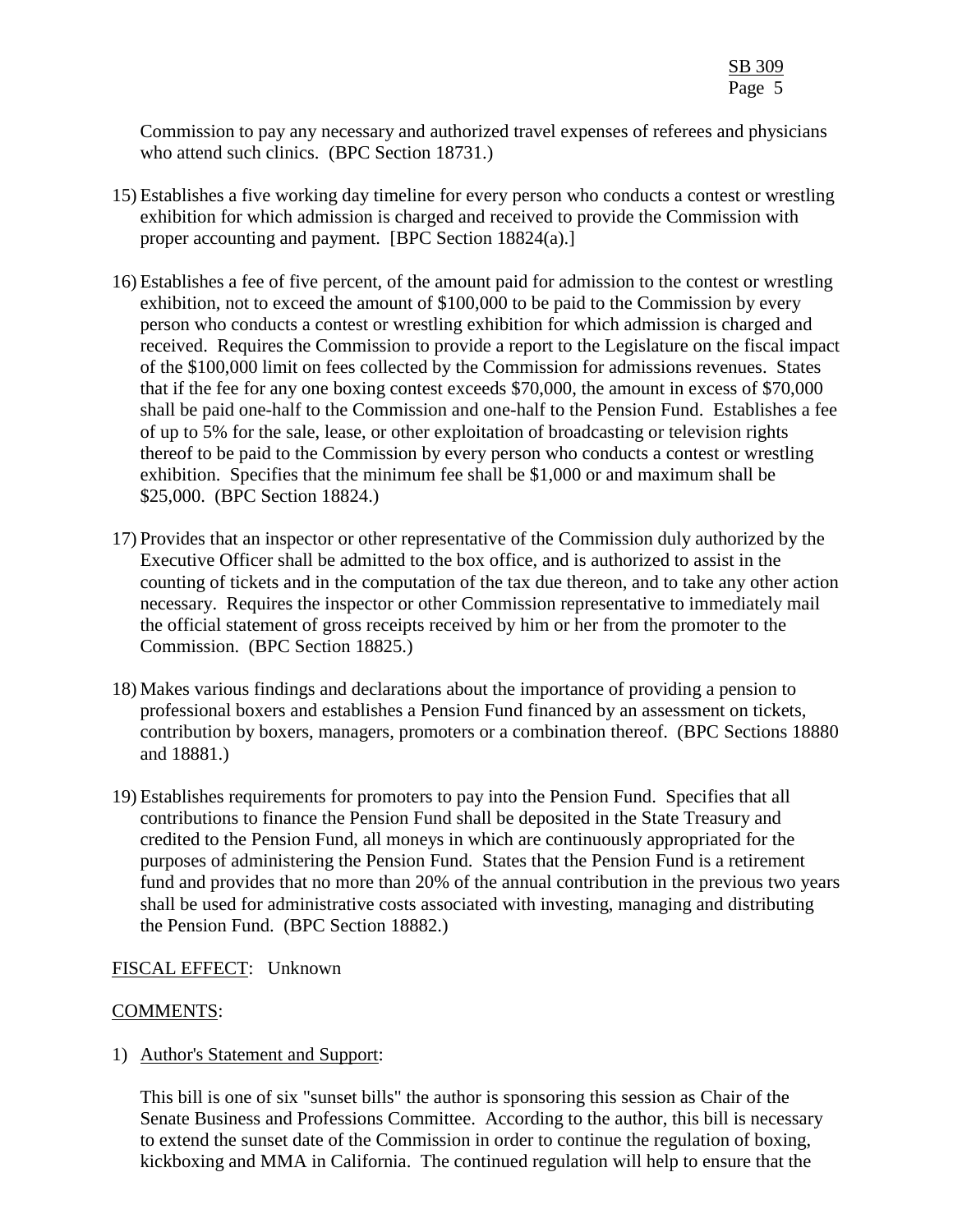Commission's mission of protecting the public is in place for an additional four years. The author states in support of this measure that he, "has been concerned for the past number of years about significant and ongoing problems with the way this Commission does business but that in order to ensure the protection, health, welfare and safety of the athletes and fighters licensed by the Commission who participate in sports and events the Commission oversees, the Commission should continue to operate." According to the author, Federal Law - the Boxing Act - prohibits events from taking place in a state without a regulatory commission unless the fight is regulated by either another state's commission or on sovereign tribal land. Regulated events result in higher levels of protection for fighters than unauthorized or illegal events, in addition to added revenue for the state and a boon to the local economy where events take place.

Support for this measure comes from promoters and good government advocates. Roy Englebrecht Promotions wrote the committee to say, "As one of the longest stakeholders in the Commission, I have watched the ups and a lot of the downs that have existed over the past 20 years. But I have NEVER been more excited and pleased to see the tremendous change that has come to the Commission since the hiring of Executive Officer Andy Foster nearly one year ago.

"For the first time in many years, I am proud to be a fight promoter in California, and realize that the future of our sport and the business that I love is finally heading in the right direction." The Center for Public Interest Law adds that "In a very short time, Mr. Foster has decisively addressed significant shortcomings in many areas and we believe he deserves a chance to continue to tackle the deficiencies identified by BSA and DCA."

### 2) Background: California State Athletic Commission:

The Commission is responsible for protecting the health and safety of its licensees; boxers, kickboxers and martial arts athletes. Established by initiative in 1924, stemming from concerns for athletes' injuries and deaths, the Commission provides direction, management, control of and jurisdiction over professional and amateur boxing, professional and amateur kickboxing, all forms and combinations of full contact martial arts contests, including MMA and matches or exhibitions conducted, held or given in California. The Commission oversees licensing, prohibited substance testing, and event regulation. Functionally, the Commission consists of four components; licensing, enforcement, regulating events and administering the Pension Fund.

The Commission is responsible for implementation and enforcement of the Boxing Act and the State Act. The Commission establishes requirements for licensure, issues and renews licenses, approves and regulates events, assigns ringside officials, investigates complaints received, and enforces applicable laws by issuing fines and suspending or revoking licenses. In 2012, the Commission supervised close to 200 events. The Commission has so far supervised over 40 events in 2013. The Commission licenses a number of individuals related to the participation in, oversight for and management of events in California.

The current Commission mission statement, as stated in its Strategic Plan, is as follows: *The California State Athletic Commission is dedicated to the health, safety and welfare of participants in regulated competitive sporting events, through ethical and professional service.*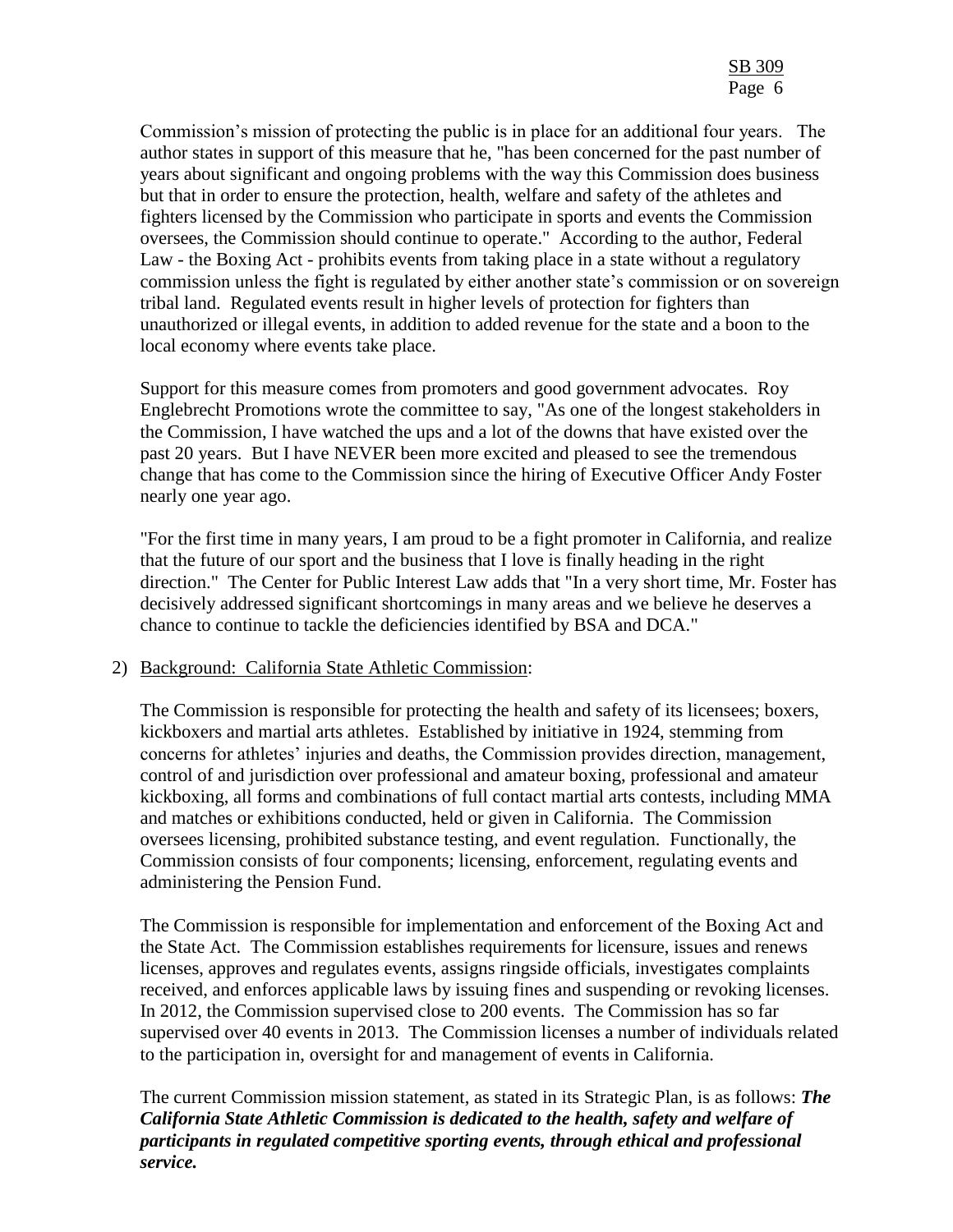The Commission is comprised of seven members. Five members are appointed by the Governor and subject to confirmation by the California State Senate Committee on Rules confirmation. One member is appointed by the Senate Committee on Rules and one member is appointed by the California Speaker of the Assembly. Commissioners are part-time employees who receive a \$100-a-day per diem. There are no qualifications for an individual appointed to the Commission; however, no person currently licensed as a promoter, manager or judge may serve on the Commission. The law also specifies that efforts should be made to ensure at least four members have experience in either medicine as a licensed physician or surgeon specializing in neurology, neurosurgery, head trauma or sports medicine, financial management, public safety, and the sports regulated by the Commission.

The Commission meets about six times per year to handle matters related to licensure and appeals of license denials, suspensions and fines; propose and review regulations or legislation focused on maintaining the health and safety of fighters; consider issues related to the Pension Fund and the Account; evaluate funding and revenue strategies, and; address a variety of topics brought forth by stakeholders.

### 3) Issues Raised in 2011 Sunset Review and Commission Response:

The Commission was last reviewed in 2011 by the Senate Business and Professions Committee. During the previous sunset review, the Committee raised 8 issues. Below are actions which the Commission took over the past 2 years to address many of the issues and recommendations made, as well as significant changes to the Commission's functions. The vast majority of the key improvements to the Commission's administrative activities, procedures and operations were implemented in a very short period of time under the leadership of the current EO who was hired in November 2012.

According to the Commission, the following are some of the more important programmatic and operational changes, enhancements and other important policy decisions or regulatory changes made:

- a) Payments Have Been Made to Eligible Boxers From the Pension Fund:The issue of lack of appropriate effort by the Commission to track down eligible former boxers, in addition to lack of pension payments over a number of years, was raised in every audit and oversight review of the Commission. While more work still needs to be done, the Commission in the past five months made three payouts to fighters who attributed their awareness of eligibility to recent outreach activity:
	- i) Payment to a homeless former boxer who fought 140 lifetime rounds, who had only a few days left on an annual allotment of days at an area homeless shelter.
	- ii) Payment to another homeless former boxer who fought 384 lifetime rounds.
	- iii) The Commission's first ever early retirement for medical purposes to a 45-year old former boxer suffering from the degenerative brain disease chronic traumatic encephalopathy, the symptoms of which include memory loss, confusion, depression and emotional outbursts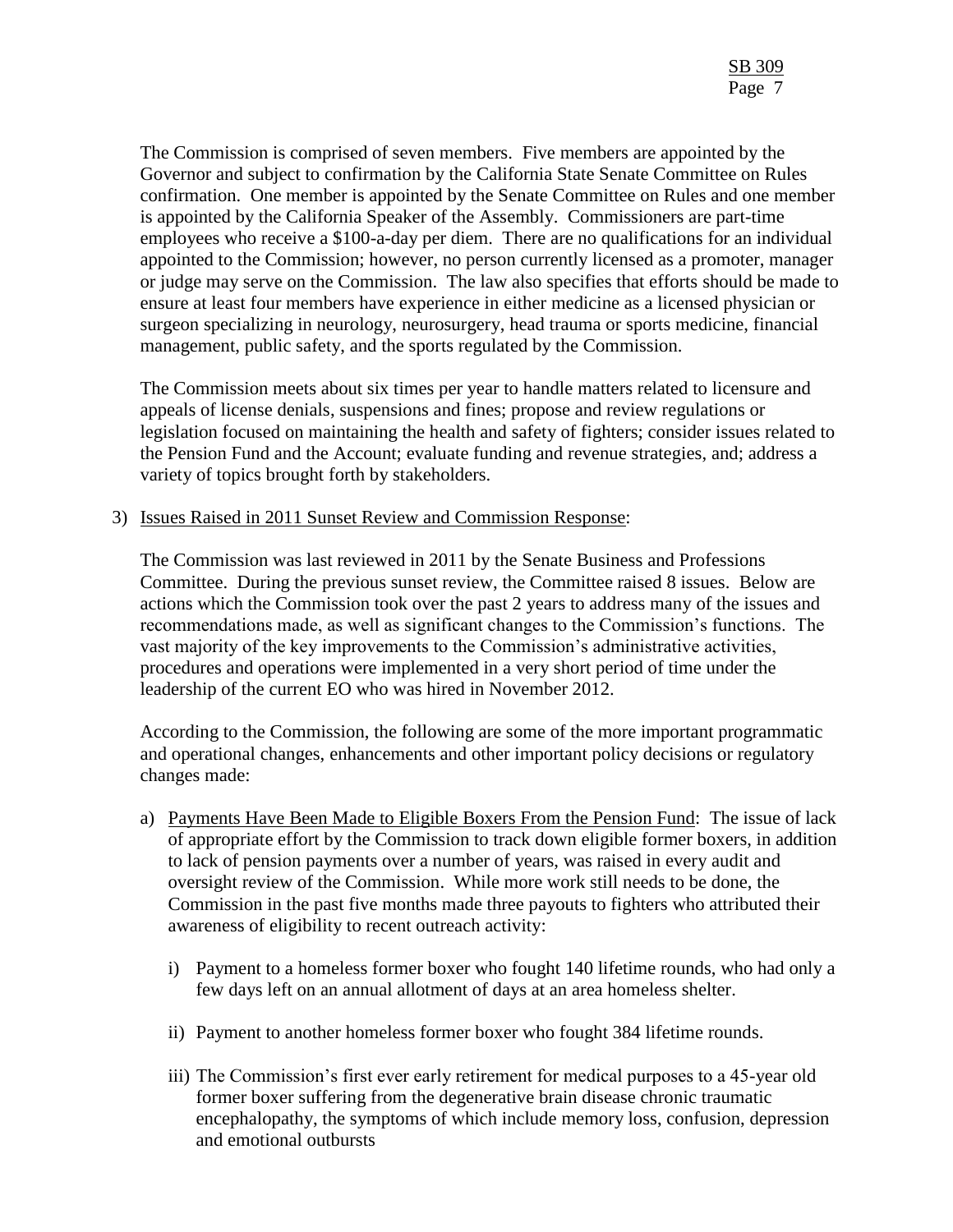- b) Updated Strategic Plan: The Commission completed a Strategic Plan for 2013-15 and has already met some of the goals outlined within the plan.
- c) Recent Improvements to Cashiering and Cash-Handling Procedures: The Commission has long faced criticism about the way payment is handled, including cash payments which could go missing or be placed in insecure locations like unlocked file drawers or safes with no key. Beginning in November 2012, the Commission no longer accepts cash as a method of payment and staff has been expressly forbidden from handling cash on the Commission's behalf. Concerns have also been raised over the years about cashiering duties. Cashiering manuals and standard operating procedures have been created and provided to staff. To ensure accountability and compliance with proper protocols, the Commission recently separated several duties related to cashiering within the office that were previously all handled by one individual so that now all mail is opened by someone other than the cashier to ensure all checks are restrictively endorsed before handling by the cashier. Checks are now required to be secured in an approved secure container in accordance with state policy, and the Commission's cashier is now required to make deposits on a timely basis. The cashier is also now required to obtain a second review once the Report of Collections is completed to ensure all funds are properly accounted for and reported in the correct account.
- d) Creation of Administrative Manual: The Commission now, for the first time ever, has standard operating procedures compiled in an administrative manual for athletic inspector field staff to use and refer to.
- e) Training is Happening and Completion is Recorded: The quality of officials is critical to protecting the health and safety of athletes and as such, the Commission needed to immediately create standards and evaluation procedures for all staff, licensees, officials and field representatives. It was recommended that the Commission work with its robust network of athletes and officials to provide guidance on this process and work with the Association of Boxing Commissions (ABC) to determine best practices and ensures compliance with any uniform standards.

After years of repeatedly failing to meet statutory requirements for training, the Commission is now holding inspector trainings and focusing training on many of the deficiencies identified in prior reviews and audits of the Commission. The Commission is also working with the ABC to utilize existing training infrastructure and staff. The Commission has also implemented policies requiring officials working title fights to have completed ABC or other approved training courses and has begun to make some staff assignments based on the preparedness and education of an official, further promoting the importance of training and continuing education to protect fighters. The Commission recently began maintaining a record of officials who have taken the appropriate training courses and ensures that competent officials are assigned to events by consulting these records, as well as refrains from assigning staff that have not completed required and necessary training. The Commission is also in the process of working with the ABC to receive approval of a referee training course, as well as working with the national association to ensure the availability of more approved trainers eligible to work in California. The Commission also recognizes the value of officials and is looking at ways to utilize qualified individuals to better train new and existing officials and is also working with the ABC to make further training improvements.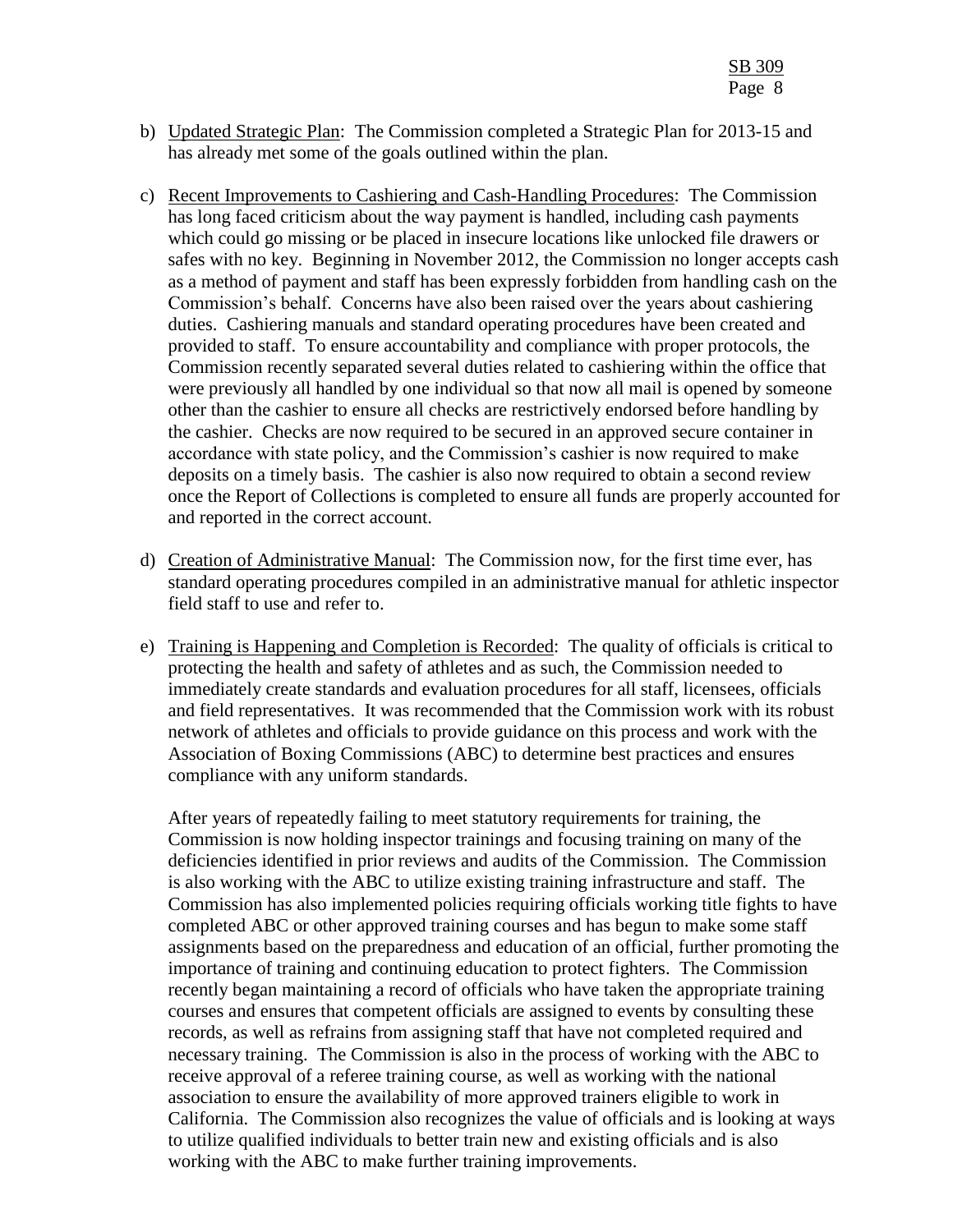- f) Better Systems For Assigning Staff: There has been a concern in the past about a lack of clear, comprehensive standards for credentialing, hiring, training, or evaluating staff, licensees and officials, findings which were also outlined in the 2003 DCA audit and recommended that the Commission implement standards and proper evaluation as the basis for assignments. The Commission made some slight improvements in the past but it remained unclear if the Commission was able to demonstrate standards for who should be allowed to oversee events, and whether all licensed officials had been properly trained, or are able to pass basic proficiency exams. The Commission is now using a website geared toward effective athletic event management and making assignments based on established criteria, such as participation in required training. The Arbiter Sports website assists the Commission by quickly locating the nearest inspectors to each event which greatly contributes to reductions in staff travel costs, an issue which has plagued the Commission.
- g) Issuing Federal IDs prior to events: The Commission has been criticized for problems associated with issuance of IDs, including the recent DCA audit which examined a random sampling of boxers' files and IDs missing in 27 of 28 files. While the Commission historically provided IDs at events, adding to the event workload and dedicated time of staff, it recently implemented a policy to issue IDs prior to events so that fighters participate with a federal number and athletic inspector work at events can be streamlined. The Commission has recently partnered with DCA's Division of Investigation (DOI) to also issue IDs at DOI field offices throughout the state.
- h) Event Files Have Improved and Reporting Timelines Enhanced: The Commission recently obtained laptops for use in the field at events and has worked to reduce paperwork processing in the field. Lead inspectors utilize an internal "Who's Who" document that ensures necessary items are in place before a fighter is cleared to participate and events are authorized to take place. Prior to a fighter participating in an event, the EO and lead inspectors assigned to an event now check all possible suspension lists multiple times to ensure fighter safety and that athletes are not suspended in another jurisdiction that the individual did not report to the Commission. Previously, the Commission struggled to reconcile its information with the national suspension database, resulting in confusion and potential fighter harm. The Commission is also now making timely reports of event outcomes, including medical suspensions, to necessary national databases. Now, the EO signs off on all fight results which are submitted to both fightfax and mixedmartialarts.com within 48 hours of completion of the event.

### 4) State Auditor's Report:

The BSA conducted an audit of the Commission in response to a request by the Joint Legislative Audit Committee (JLAC) in June 2012, the results of which are contained in a report published March 2013, *"State Athletic Commission: Its Ongoing Administrative Struggles Call Its Future Into Question"*. The report found that:

a) The Commission's solvency plan may not be practical;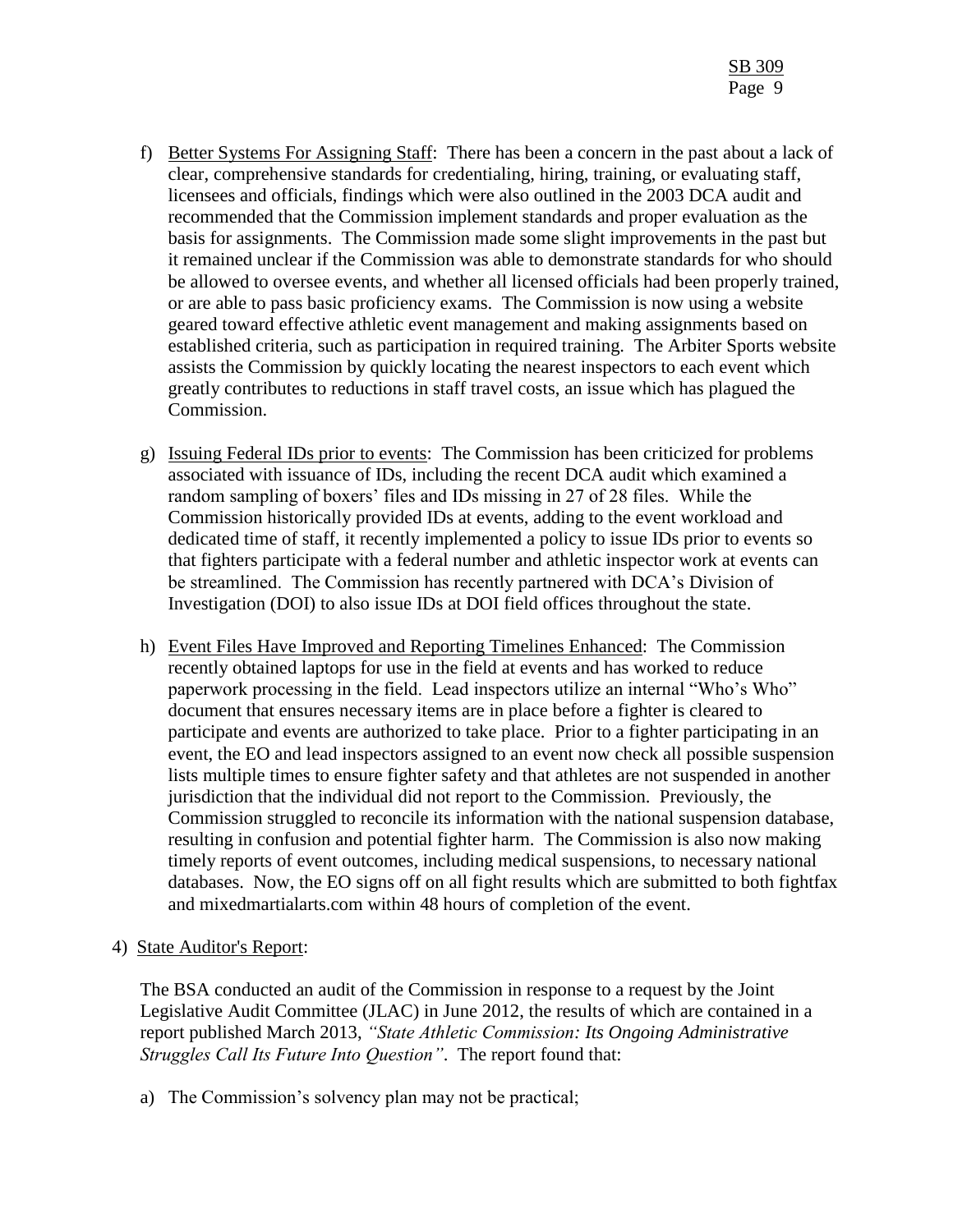- b) The Commission does not track information about projected revenue and expenditures in a manner conducive to proper budgeting;
- c) The Commission does not receive all of the revenue due from events and athletes;
- d) Inspectors may not perform necessary health and safety regulatory functions at events; and,
- e) The Pension Fund is still not administered properly.

Simultaneously, the DCA conducted an internal audit of the Commission, the findings of which are contained in a report published in March 2013, *"California State Athletic Commission Operational and Administrative Control Audit*" which also found numerous deficiencies in Commission operations, particularly those related to event regulation and revenue reconciling for events.

### 5) 2013 Sunset Review Hearing: Further Suggestions For Improvement:

On April 8, 2013, the Senate Committee on Business, Professions and Economic Development and the Assembly Committees on Arts, Entertainment, Sports, Tourism & Internet Media, and Business, Professions and Consumer Protection, held a Joint Oversight and Sunset Review Hearing of the Commission. The following are some of the major issues pertaining to the Commission along with background information concerning the particular issue. Recommendations were made by Committees' staff and within the BSA's report regarding the particular issue areas which needed to be addressed.

### a) Issue: Commission's Budget Problems:

i) Background: The Commission is funded through regulatory fees and license fees. For each event held in California that the Commission regulates, the Commission collects a "gate fee" from the event promoter, which is a 5% fee on gross ticket sales for that event, not to exceed \$100,000. The Commission also collects a "TV fee" from the event promoter if the event is broadcast on television, which is a 5% fee on the revenue a promoter collects from broadcasting rights, not to exceed \$25,000.

In June 2012, the DCA budget staff reported to Commission members that it faced a deficit of nearly \$700,000 by the end of Fiscal Year 2013. In a letter to the Commission's then-EO, the Director of the DCA stated that "without the ability to pay for even basic services, the Commission will have no choice but to cease operation immediately and cancel or postpone indefinitely all Commission regulated events." The Commission is currently operating according to a solvency plan implemented last summer to address a significant budget shortfall and the threat of no longer being able to conduct business and meet its statutory mandates, however, this plan may not be feasible for the Commission to do its job. The Commission is authorized to spend less than \$1.2 million in FY 2014/15. Substantial cuts to the Commission may be impacting its ability to protect fighters and effectively regulate the sports within its jurisdiction. The drop in funding levels and requirements for significant expenditure reductions in order to build an adequate fund reserve have led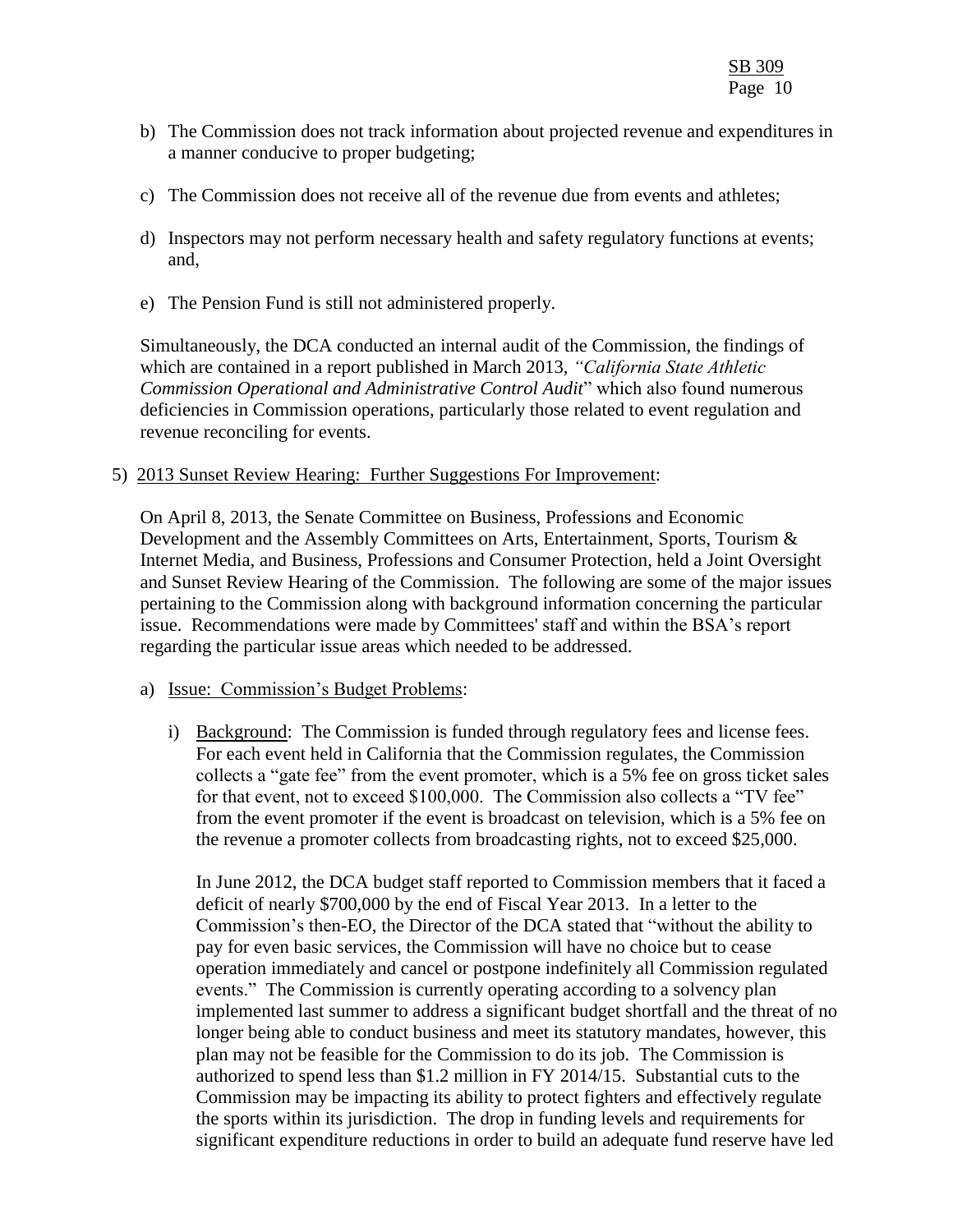to layoffs, decreased Commission presence at regulated events and numerous executive management vacancies.

The Commission has come under scrutiny for years regarding challenges in properly evaluating what it costs to oversee an event and how much revenue an event brings in. It is becoming increasingly clear that the Commission lacks the necessary resources and compensation to safely monitor events. The Commission may not be able to adequately predict revenues over time in the manner that other licensing boards do, given the fluid nature of the Commission licensing revenues and fluctuations in the sports that may dictate when events do or do not take place. However, the Commission is facing such a dire budget situation that it may be necessary for the Commission to seek fee increases for the licensing categories it does have, as well as collect up-front monies from promoters to cover initial costs of event oversight.

Boxers are issued a ID per the Federal Act and State Act that contains a number assigned to the fighter, the fighter's date of birth, height, weight and photo. These IDs are issued by the state commission in which a boxer resides and are valid for four years from the date of issuance (the Commission issues IDs for California-based fighters). MMA fighters may be issued a National Identification Card (National ID) that contains a number assigned to the fighter, the fighter's date of birth, height, weight and photo. National IDs can only be issued by a state commission or tribal commission in good standing with the ABC and while these are not mandatory they are recommended by the ABC.

ii) Recommendation and Proposed Statutory Change: The April 8, 2013 Oversight Hearing of the Commission focused on a number of areas but one in particular, the Commission's budget and associated revenues and spending authority, captured the bulk of Committee Members' attention.

As a result of the Background Paper, the BSA's report and conversation during that hearing, the following are proposed in this bill:

- (1) \$20 fee once every four years charged to athletes for the Commission to issue a Federal ID card.
- (2) Limiting the administrative costs associated with managing and distributing the neurological examination account to no more than 20% of the prior year's contributions.
- (3) Authority for the Commission to contract with a third party to conduct officials training sessions and clarification that the third party may charge attendees a fee. Removal of the authority in current law for the Commission to pay necessary travel expenses of referees and physicians who attend such clinics.
- (4) Raise the minimum fee collected by the Commission for an amateur event or contest from \$500 to \$1,000. Establish the minimum fee collected by the Commission for a professional event as \$1,250.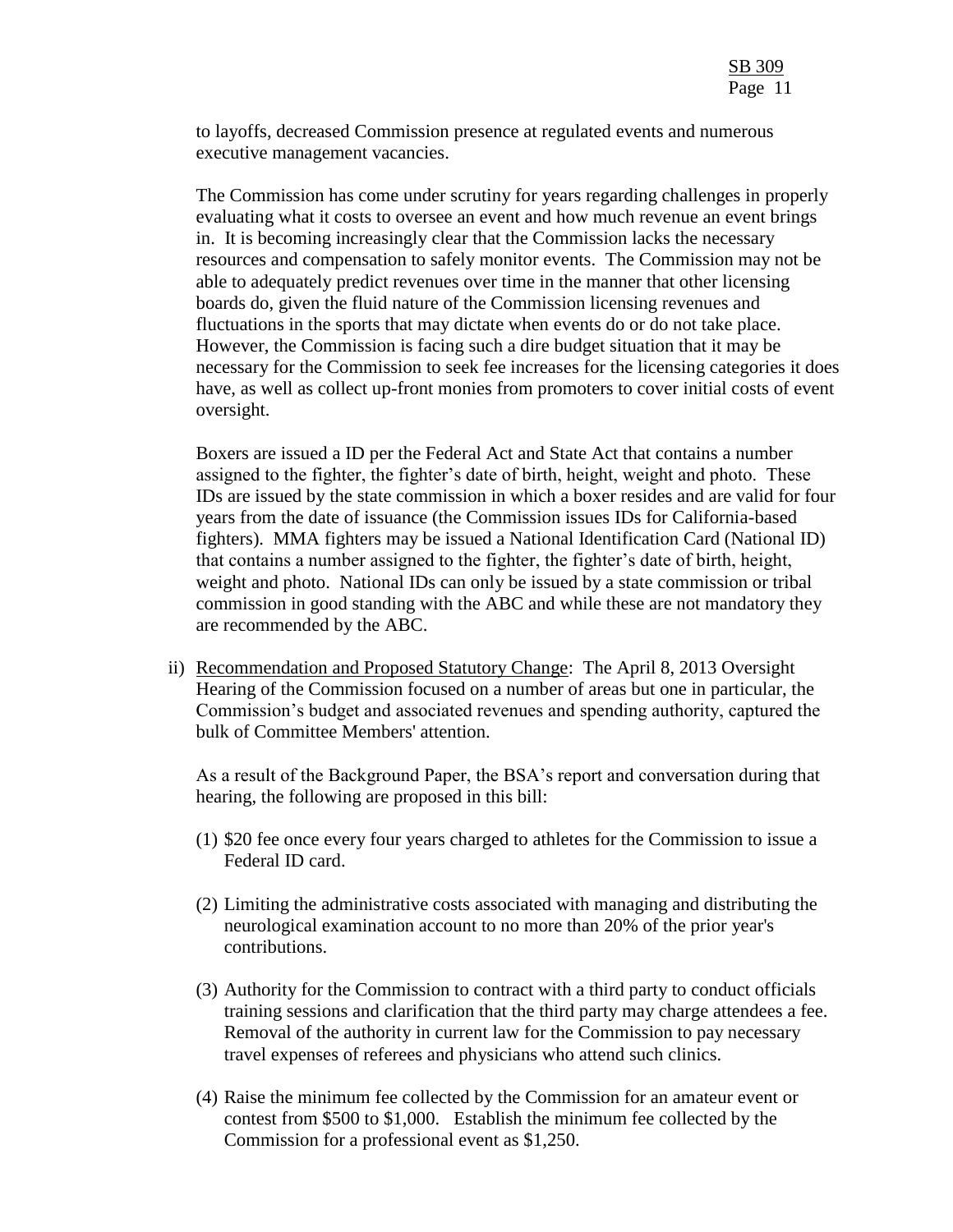- (5) Raise the minimum TV tax collected by the Commission from \$1,000 to \$1,250. Raises the maximum TV tax collected by the Commission from \$25,000 to \$35,000.
- (6) Limit the administrative costs associated with investing, managing and distributing the Pension Fund to 2% of the corpus of the fund.
- b) Issue: Lack of Pregnancy Testing for Female Athletes:
	- i) Background: The Commission and consumer advocates have been concerned for many years about the Commission's lack of pregnancy testing for female athletes and as such the Commission has made several attempts to mandate pregnancy tests, none of which have been successful. As an alternative to a testing requirement, in 2001, the Commission developed a notice that was provided to all female boxers before each bout. The Commission wanted to at the very least inform female boxers of the dangers associated with boxing if pregnant and to potentially prevent female boxers from fighting while pregnant. The notice, *"What Can Happen If I Fight When I am Pregnant?"* included possible medical effects of fighting while pregnant and recommended pre-fight testing.

The Commission sponsored AB 972 (Runner), of the 2005-06 Legislative Session, which would have mandated pregnancy testing for female fighters, stating that pregnancy testing was a basic protection for female athletes and a key initiative to promote women's health, as a pregnant fighter engaging in a bout could damage her own body as well as her unborn child. At the time, the Commission also asserted that "all major boxing commissions in the United States require pregnancy testing," many of which have found on "multiple occasions that female boxing applicants tested positive on pregnancy tests."

The Commission is the only commission in the nation that does not require pregnancy tests.

ii) Recommendation and Proposed Statutory Change: Staff suggested that the Committee may wish to pursue requiring pregnancy tests for female athletes as a female athlete safety measure.

### c) Issue: Need for a "Professional Trainers" License and Reporting of Athlete Injuries:

i) Background: Current law requires the Commission to oversee a licensed fighter, as well as the individuals that train with that fighter. The State Act includes a statutory provision requiring that a professional boxer only spar for training purposes with an individual possessing a sparring permit and statute requires gyms to track sparring and report it to the Commission. This requirement has not historically been followed and may be impossible for the Commission to enforce given its current resources. The Commission reported in its Sunset Report that the requirement for approval of, and reporting from, a sparring partner is unique to California and is not feasible. The Commission advised that resources may better be utilized by monitoring licensed professional trainers under a new licensing category. The Professional Trainer would be licensed by the Commission, pay a fee would have to sign off on the application of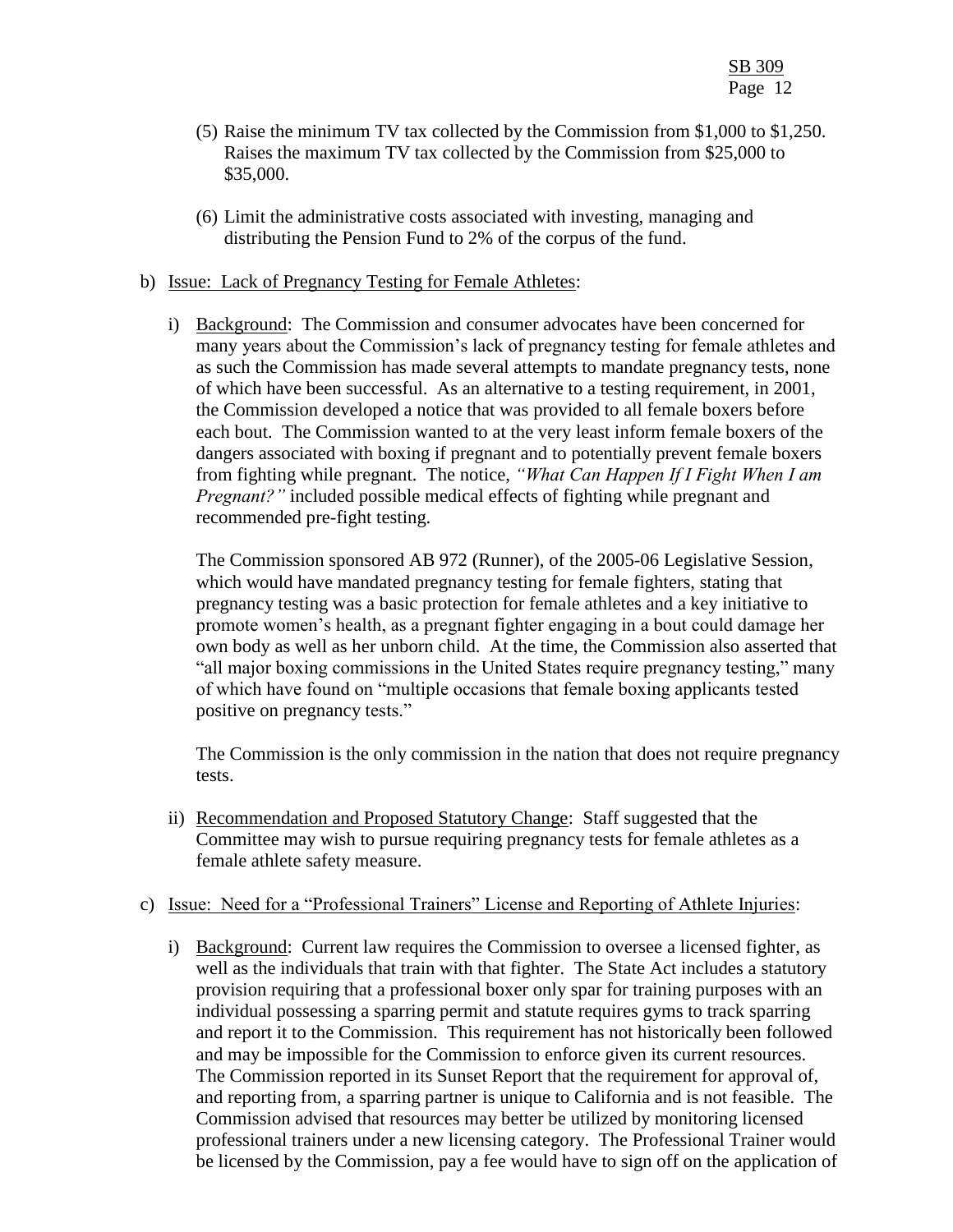any professional fighter making his or her debut. This additional accountability measure would allow the Commission to evaluate possible poor performance of the fighter and take action against not only the fighter but also the Professional Trainer associated with that fighter.

ii) Recommendation and Proposed Statutory Change: Staff recommended that the Commission provide additional information to the Committee about this licensing category, including the existence of a similar licensing category in other states and whether this is a practice endorsed by the ABC, and noted that the Committee may consider adding a Professional Trainer licensing category provided more details are made available. The Commission provided examples of other states in which a Professional Trainer's license exists.

This bill addresses these recommendations.

#### d) Issue: Clarify the Delegation of Authority for Amateur Sports:

i) Background: Current law allows the Commission to delegate its authority to oversee amateur sports to a qualified nonprofit organization if the Commission determines that the nonprofit "meets or exceeds the safety and fairness standards of the Commission." The Commission has the "sole direction, management, control of, and jurisdiction over all professional and amateur boxing, professional and amateur kickboxing, all forms and combinations of forms of full contact martial arts contests, including mixed martial arts, and matches or exhibitions conducted, held, or given within this state". Thus, under current law, the Commission's delegated authority for amateur regulation would also have oversight of the same sports as the Commission.

California is unique in requiring that a delegated authority have nonprofit status. According to information provided by the National Conference of State Legislatures (NCSL), many other states similarly delegate regulatory authority for amateur sports but do not always require the organization to have nonprofit status. Some, like Oklahoma, require that an authority other than the state commission be a nationally recognized amateur sanctioning body. Many sanctioning outfits are actually forprofit organizations but often have national or international authority over a particular sport.

The Commission has delegated its regulatory oversight responsibilities of amateur boxing and MMA to two different nonprofit organizations; USA Boxing, Inc. and the California Amateur Mixed Martial Arts Organization (CAMO).

There have been several issues with USA Boxing that raise some concern regarding the oversight of amateur boxing. In 2009, the Commission suspended USA Boxing's authorization to regulate amateur boxing for three weeks in response to media reports of improprieties including underage alcohol consumption and gambling at USA Boxing sanctioned events and concern for the health and safety of amateur athletes. That delegation was reinstated after the Commission staff negotiated stricter requirements regarding safety, background checks, uniformity, reporting and record keeping, and included promises for USA Boxing to be more responsive to the Commission. The Commission voted to place USA Boxing on probation until June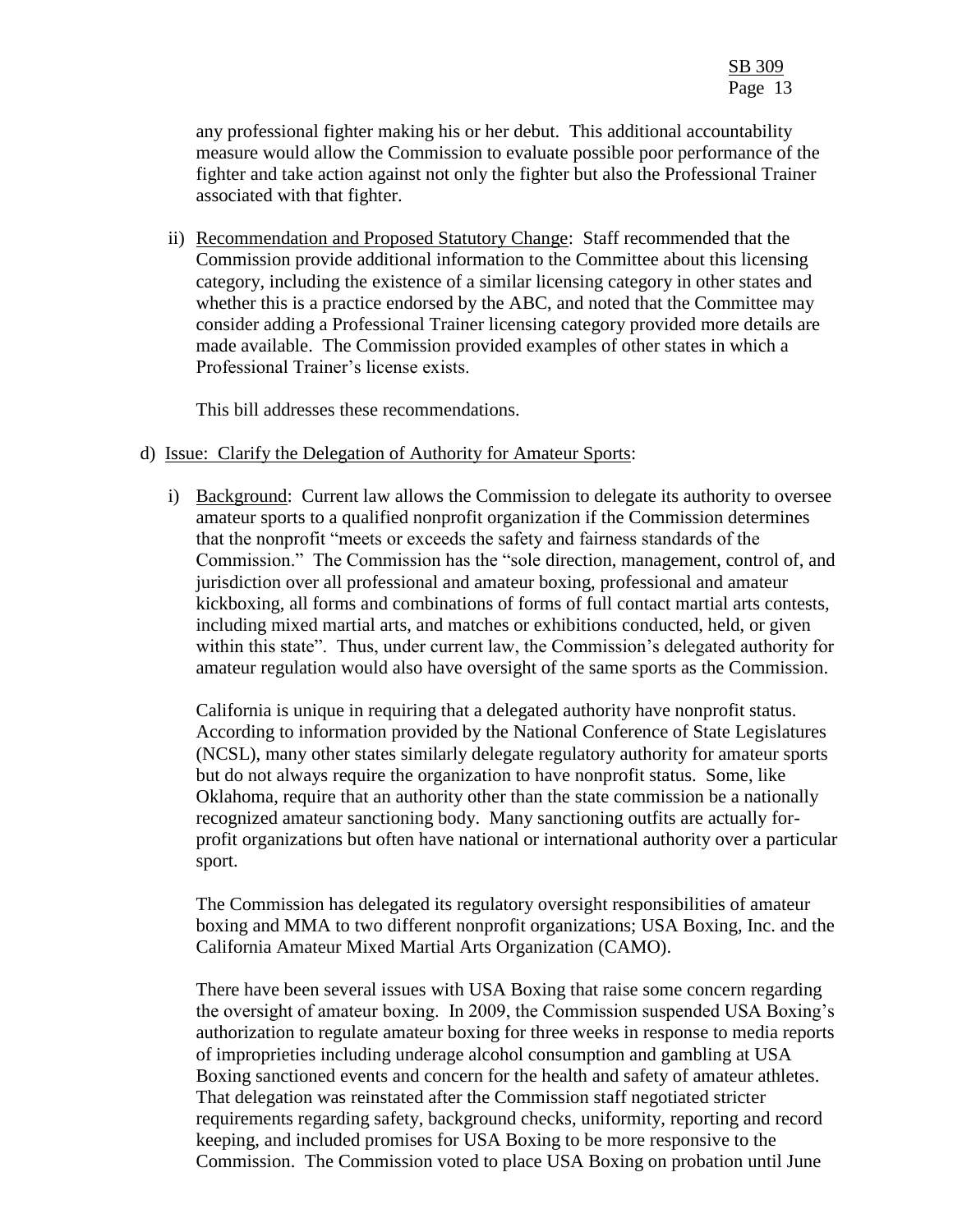2010. Earlier this year, the Commission informed USA Boxing that it would be randomly sending the Commission inspectors to USA Boxing sanctioned events to ensure safety at those events.

When CAMO was first created and received authority from the Commission to oversee amateur MMA, there was no consensus on safety standards for amateur MMA and CAMO founders reported that it was unnecessary and even dangerous for the fighters to wear headgear. It does not appear that the Commission ever adopted regulations to clearly outline the difference between professional regulations and amateur regulations prior to delegating its authority. Additionally, the Commission struggled with a definition of what constitutes "full contact" and should therefore be regulated. While CAMO presented substantial regulations and clear standards for the components necessary to oversee amateur MMA, there is some concern that the Commission was not yet in a position in its own process and according to its own procedures to assist in the creation of the CAMO program. The Commission also worked with a small group of stakeholders to create a new model for regulation which may have omitted the input of many passionate athletes and organizers. CAMO established a fee structure for licensing that exceeds any of the fees collected by the Commission. Many groups determined to be under CAMO's regulatory authority still balk at the fee structure, citing that high fees are cost prohibitive to conduct events. BSA also reported that the Commission may have opportunities to generate revenue by regulating amateur MMA rather than delegating its authority to CAMO.

ii) Recommendation and Proposed Statutory Change: Committee staff stated that regulations and statute governing the Commission's policies need to be updated to ensure that it has the ability to oversee amateur boxing in the event that USA Boxing is suspended again or removed completely from the authority to administer amateur events. Committee staff also recommended that the Commission should fully explain how it would handle regulating amateur MMA in California, considering that it had to delegate its authority originally in 2009 because it lacked the staff and resources to regulate this growing field of athletes and events.

This bill addresses these recommendations.

### Prior and Related Legislation:

- a) AB 2100 (Alejo), of the 2011-12 Legislative Session, would have required that the California State Athletic Commission, (CSAC) in consultation with the Association of Boxing Commissioners, to establish and enforce a professional code of conduct, as specified, and that persons seeking payment as promoters must make specified disclosures to the CSAC prior to being compensated. AB 2100 was held on Assembly Appropriations Committee Suspense File.
- b) SB 543 (Price), Chapter 448, Statutes of 2011, extended the CSAC sunset date for 2 years, from January 1, 2012 to January 1, 2014.
- c) SB 294 (Negrete McLeod), Chapter 695, Statutes of 2010, extended the CSAC sunset date for one year, from January 1, 2011 to January 1, 2012.